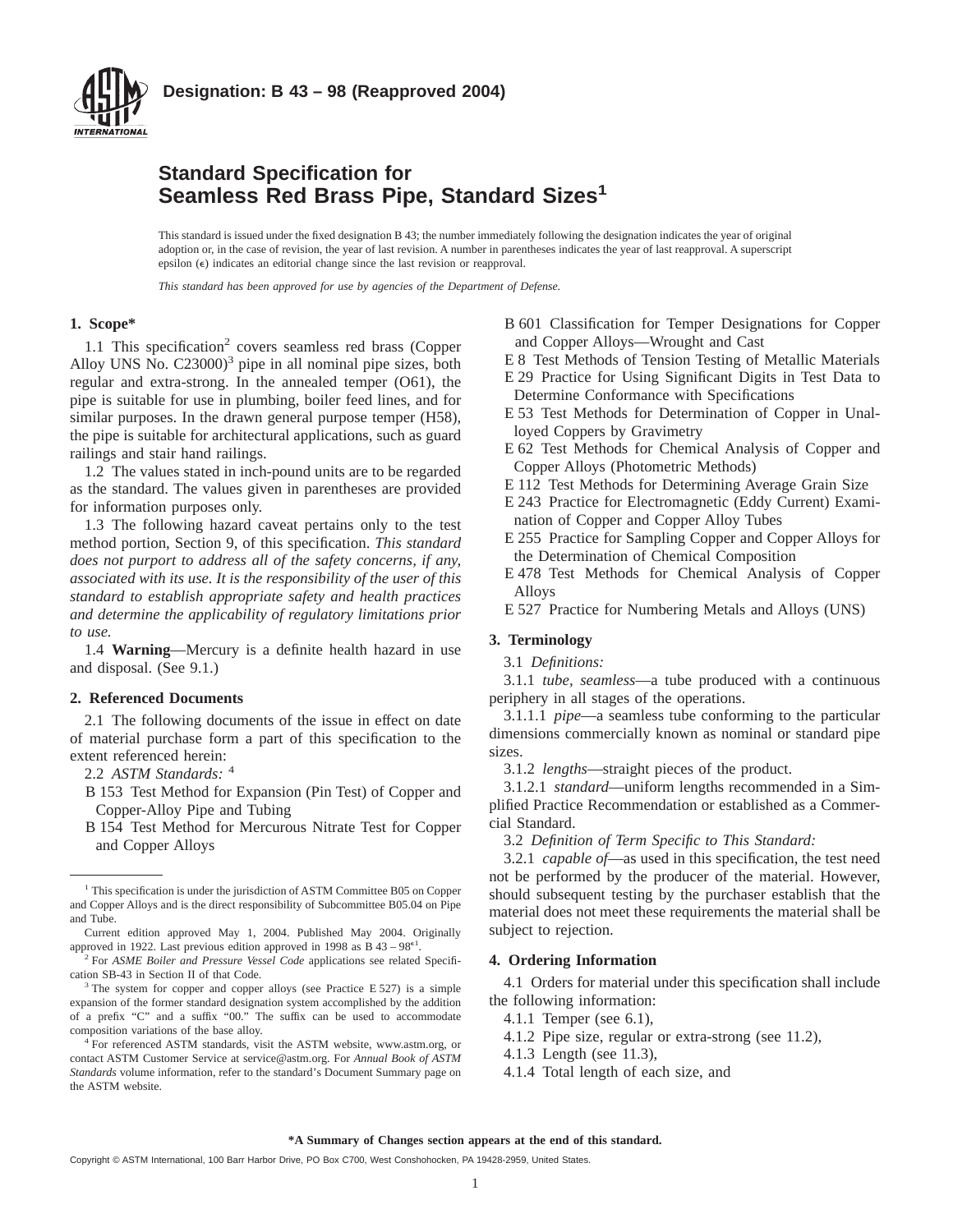4.1.5 If material is required to meet *ASME Boiler and Pressure Vessel Code* (see 6.1, 6.2, or 6.3),

- 4.1.6 Certification, if required (see 20.1),
- 4.1.7 Mill test report, if required (see 21.1),
- 4.1.8 Hydrostatic test, if required, and
- 4.1.9 Pneumatic test, if required.

4.1.10 Mercurous Nitrate Test, if required (Section 9).

## **5. Chemical Composition**

5.1 The material shall conform to the following chemical requirements:

| Copper, %    | 84.0 to 86.0 |
|--------------|--------------|
| Lead, max, % | 0.05         |
| Iron. max. % | 0.05         |
| Zinc         | remainder    |

5.2 These specification limits do not preclude the presence of other elements. Limits for unnamed elements are to be established by agreement between manufacturer or supplier and purchaser.

5.2.1 For copper alloys in which zinc is specified as the remainder, either copper or zinc shall be permitted to be taken as the difference between the sum of all the elements analyzed and 100 %.

5.2.1.1 When all the elements in the table in 5.1 are analyzed, their sum shall be 99.8 % minimum.

#### **6. Temper**

6.1 All pipe shall normally be furnished in the O61 (annealed) (see Classificiation B 601) condition.

6.2 In the O61 (annealed) temper, the degree of annealing shall be sufficient to produce complete recrystallization with an average grain size not in excess of 0.050 mm. The surface of the test specimen for grain size determination shall approximate a radial longitudinal section and shall be prepared and examined in accordance with Test Methods E 112.

6.3 The pipe is permitted to be furnished in the H58 (drawn general purpose) temper, if agreed upon between the manufacturer and the purchaser. (See Table 1.)

#### **7. Mechanical Properties**

7.1 Material in the O61 (annealed) temper specified to meet the requirements of the *ASME Boiler and Pressure Vessel Code* only shall have tensile properties as prescribed in Table 1.

7.2 All H58 (drawn general purpose) material shall have the tensile properties as prescribed in Table 1.

#### **8. Expansion Test**

8.1 Specimens in the O61 (annealed) temper shall withstand an expansion of 25 % of the outside diameter when expanded

**TABLE 1 Tensile Requirements**

| <b>Temper Designation</b> |                          | Tensile<br>Strength, min. | Yield Strength <sup>A</sup> | Elongation in |
|---------------------------|--------------------------|---------------------------|-----------------------------|---------------|
| Standard                  | Former                   | ksi (MPa)                 | min. ksi (MPa)              | 2-in. min. %  |
| O61                       | Annealed                 | 40.0 (276)                | 12.0(83)                    | 35            |
| H <sub>58</sub>           | Drawn general<br>purpose | 44.0 (303)                | 18.0 (124)                  | $\cdots$      |

<sup>A</sup> At 0.5 % extension under load.

in accordance with Test Method B 153. The expanded pipe shall show no cracking or rupture visible to the unaided eye. Pipe ordered in the drawn (H) condition is not subject to this test.

NOTE 1—The term "unaided eye," as used herein, permits the use of corrective spectacles necessary to obtain normal vision.

8.2 As an alternative to the expansion test for pipe over 4 in. (102 mm) in diameter in the O61 (annealed) condition, a section 4 in. in length shall be cut from the end of one of the lengths for a flattening test. This 4-in. specimen shall be flattened so that a gage set at three times the wall thickness will pass over the pipe freely throughout the flattened part. The pipe so tested shall develop no cracks or flaws visible to the unaided eye (see Note 1) as a result of this test. In making the flattening test the elements shall be slowly flattened by one stroke of the press.

#### **9. Mercurous Nitrate Test**

9.1 **Warning**—Mercury is a definite health hazard and therefore equipment for the detection and removal of mercury vapor produced in volatilization is recommended. The use of rubber gloves in testing is advisable.

9.2 When the test is required to be performed, the test specimens, cut 6 in. (152 mm) in length, shall, after proper cleaning, withstand an immersion for 30 min without cracking in the standard mercurous nitrate solution prescribed in Test Method B 154. Immediately after removal from the solution, the specimen shall be wiped free of excess mercury and examined for cracks.

9.3 Product of the O61 (annealed) temper shall pass the mercurous nitrate test when tested in accordance with Test Method B 154.

9.3.1 The test need not be performed except when indicated in the contract or purchase order at the time of placing of the order.

#### **10. Nondestructive Testing**

10.1 The material shall be tested in the final size but is permitted to be tested prior to the final anneal or heat treatment, when these thermal treatments are required, unless otherwise agreed upon by the manufacturer or supplier and purchaser.

10.2 *Eddy-Current Test*—Each piece of material from 1⁄8 in. up to and including  $2\frac{1}{2}$  in. nominal outside diameter or within the capabilities of the eddy-current tester, shall be subjected to an eddy-current test. Testing shall follow the procedures of Practice E 243 except for determination of "end effect." The material shall be passed through an eddy-current testing unit adjusted to provide information on the suitability of the material for the intended application.

10.2.1 Notch-depth standards rounded to the nearest 0.001 in. (0.025 mm) shall be 10 % of the nominal wall thickness. The notch depth tolerances shall be  $\pm 0.0005$  in. (0.013 mm). Alternatively, when a manufacturer uses speed insensitive equipment that allows the selection of a maximum imbalance signal, a maximum imbalance signal of 0.3 % is permitted to be used.

10.2.2 Material that does not actuate the signaling device of the eddy-current test shall be considered as conforming to the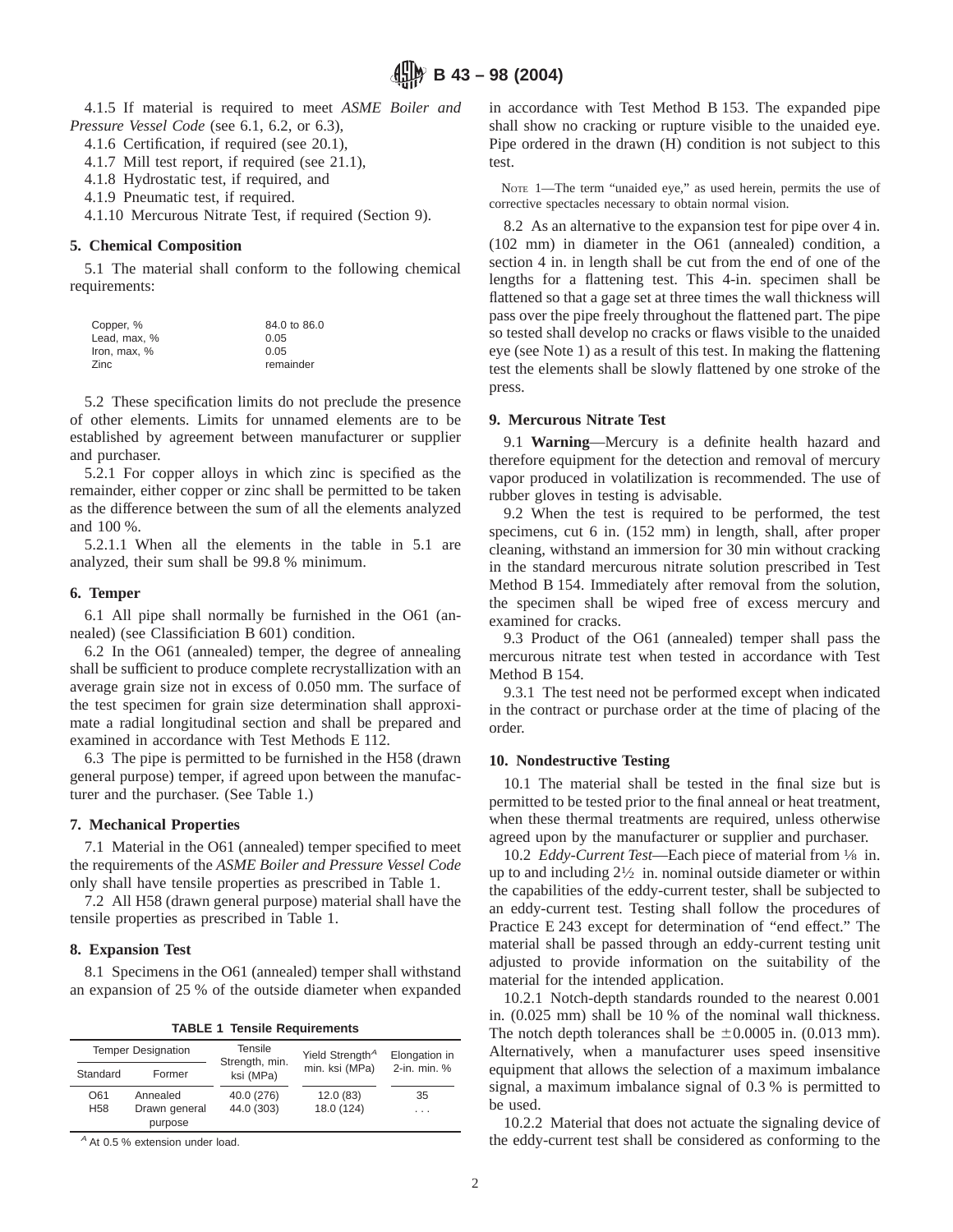requirements of this test. Material with discontinuities indicated by the testing unit is permitted to be reexamined or retested, at the option of the manufacturer, to determine whether the discontinuity is cause for rejection. Signals that are found to have been caused by minor mechanical damage, soil or moisture shall not be cause for rejection of the material provided the dimensions of the material are still within prescribed limits and the material is suitable for its intended application.

10.3 *Hydrostatic Test*—When specified, the material shall stand, without showing evidence of leakage, an internal hydrostatic pressure sufficient to subject the material to a fiber stress of 6000 psi (41 MPa), determined by the following equation for thin hollow cylinders under tension. The material need not be tested at a hydrostatic pressure of over 1000 psi (6.9 MPa) unless so specified.

$$
P=2St/(D-0.8t)
$$

where:

*P* = hydrostatic pressure, psi (or MPa),

 $t =$  wall thickness of the material, in. (or mm),

 $D =$  outside diameter of the material in. (or mm), and

*S* = allowable stress of the material, psi (or MPa).

10.3.1 For material less than  $\frac{1}{2}$  in. (12.7 mm) in outside diameter and less than 0.060 in. (1.5 mm) in wall thickness, the test is permitted to be made at the option of the manufacturer by pneumatically testing to the requirements of 10.4.

10.4 *Pneumatic Test*—When specified, the material shall be subjected to an internal air pressure of 60 psi (415 kPa) minimum for 5 s without showing evidence of leakage. The test method used shall permit easy visual detection of any leakage, such as by having the material under water or by the pressuredifferential method. Any evidence of leakage shall be cause for rejection.

#### **11. Dimensions and Permissible Variations**

11.1 For the purpose of determining conformance with the dimensional requirements prescribed in this specification, any measured value outside the limiting values for any dimensions may be cause for rejection.

11.2 *Standard Dimensions, Wall Thickness, and Diameter Tolerances*—The standard dimensions, wall thickness, and diameter tolerances shall be in accordance with Table 2.

11.3 *Length and Length Tolerances*—The standard length of red brass pipe is 12 ft (3.66 m) with a tolerance of  $\pm$ <sup>1</sup>/<sub>2</sub> in. (13) mm).

11.4 *Squareness of Cut*—The departure from squareness of the end of any pipe shall not exceed the following:

| Outside Diameter.    | Tolerance                   |
|----------------------|-----------------------------|
| in. $(mm)$           |                             |
| Up to % (15.9), incl | $0.010$ in. $(0.25$ mm)     |
| Over 5/8 (15.9)      | 0.016 in./in. (0.016 mm/mm) |
|                      | of diameter                 |

11.5 *Roundness*—The roundness tolerance for straight length tubes with a wall thickness to outside diameter ratio of 0.01 to 0.05 (inclusive) shall be 6 % of the nominal outside diameter. For tubes with a wall thickness to outside diameter ratio over 0.05, the roundness tolerance shall be 3 % of the nominal outside diameter.

11.5.1 The measurement for roundness shall be made from the outside diameter. The deviation from roundness is measured as the difference between the major and minor diameters as determined at any one cross section of the tube. The major and minor diameters are the diameters of two concentric circles just enclosing the outside surface of the tube at the cross section.

11.6 *Straightness Tolerance*—For pipe of H58 (drawn general purpose) temper of Nominal Pipe Sizes from 1⁄4 to 12 in. inclusive, the maximum curvature (depth of arc) shall not exceed  $\frac{1}{2}$  in. (13 mm) in any 10-ft (3048-mm) portion of the total length. For H58 temper pipe of other sizes, and for the O61 (annealed) temper, no numerical values are established, however, the straightness of the pipe shall be suitable for the intended application.

#### **12. Workmanship, Finish and Appearance**

12.1 The material shall be free of defects of a nature that interfere with normal commercial applications. It shall be well cleaned and free of dirt.

## **13. Sampling**

13.1 *Sampling*—The lot size, portion size, and selection of sample pieces shall be as follows:

13.1.1 *Lot Size*—The lot size shall be as follows:

| Pipe Size, in.                 | Lot Weight, Ib (kg)                 |
|--------------------------------|-------------------------------------|
| Up to $1\frac{1}{2}$ , incl    | 5 000 (2270) or fraction thereof    |
| Over $1\frac{1}{2}$ to 4. incl | 10 000 (4550) or fraction thereof   |
| Over 4                         | 40 000 (18 100) or fraction thereof |

13.1.2 *Portion Size*—Sample pieces shall be taken for test purposes from each lot according to the following schedule:

| Number of Pieces | Number of Sample Pieces         |
|------------------|---------------------------------|
| in Lot           | to be Taken <sup>AA</sup>       |
| 1 to 50          |                                 |
| 51 to 200        |                                 |
| 201 to 1500      | 3                               |
| Over 1500        | 0.2 % of total number of pieces |
|                  | in the lot, but not to exceed   |
|                  | 10 sample pieces                |
|                  |                                 |

<sup>A</sup> Each sample piece shall be taken from a separate tube.

13.1.3 *Sampling for Visual and Dimensional Examination*— Minimum sampling for visual and dimensional examination shall be as follows:

| Lot size (Pieces/lot) | Sample size |
|-----------------------|-------------|
| $2$ to $8$            | Entire lot  |
| 9 to 90               | 8           |
| 91 to 150             | 12          |
| 151 to 280            | 19          |
| 281 to 500            | 21          |
| 501 to 1200           | 27          |
| 1201 to 3200          | 35          |
| 3201 to 100 000       | 38          |
| 10 001 to 350 000     | 46          |

In all cases, the acceptance number is zero and the rejection number is one. Rejected lots are permitted to be screened and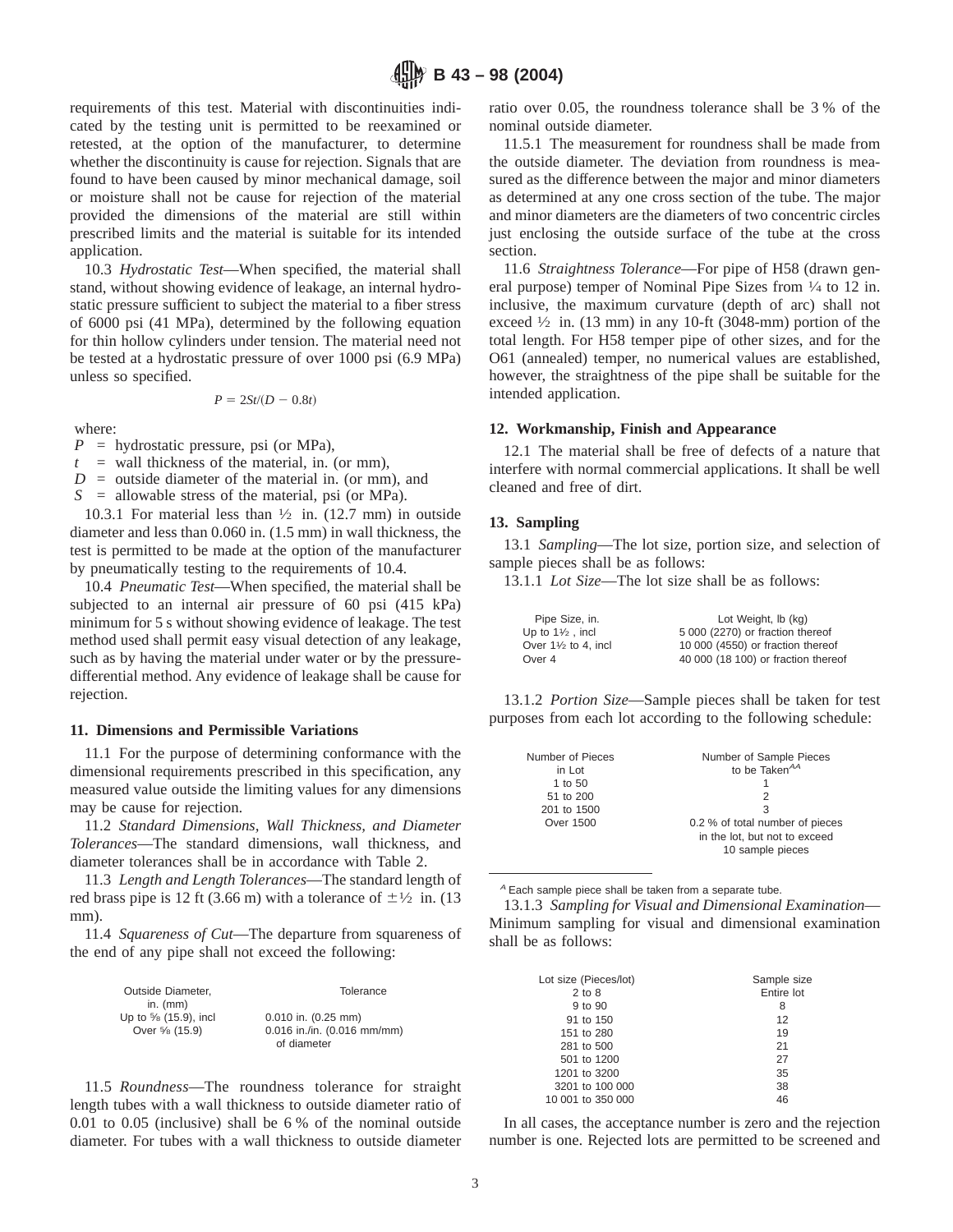# **B 43 – 98 (2004)**

#### **TABLE 2 Standard Dimensions, Weights, and Tolerances NOTE—All tolerances are plus and minus except as otherwise indicated.**

| Nominal or<br>Standard<br>Pipe Size, in. | Outside<br>Diameter, in. (mm) | Average Outside Diameter<br>Tolerances, <sup>A</sup> in. (mm) All<br><b>Minus</b> | Wall<br>Thickness, in. (mm) | Tolerance, <sup>B</sup><br>in. $(mm)$ | Theoretical Weight,<br>$lb/ft$ (kg/m) |
|------------------------------------------|-------------------------------|-----------------------------------------------------------------------------------|-----------------------------|---------------------------------------|---------------------------------------|
|                                          |                               | Regular                                                                           |                             |                                       |                                       |
| $1/8$                                    | 0.405(10.3)                   | 0.004(0.10)                                                                       | 0.062(1.57)                 | 0.004(0.10)                           | 0.253(0.376)                          |
| $\frac{1}{4}$                            | 0.540(13.7)                   | 0.004(0.10)                                                                       | 0.082(2.08)                 | 0.005(0.13)                           | 0.447(0.665)                          |
| $\frac{3}{8}$                            | 0.675(17.1)                   | 0.005(0.13)                                                                       | 0.090(2.29)                 | 0.005(0.13)                           | 0.627(0.933)                          |
| 1/2                                      | 0.840(21.3)                   | 0.005(0.13)                                                                       | 0.107(2.72)                 | 0.006(0.15)                           | 0.934(1.39)                           |
| $\frac{3}{4}$                            | 1.050(26.7)                   | 0.006(0.15)                                                                       | 0.114(2.90)                 | 0.006(0.15)                           | 1.27(1.89)                            |
| $\mathbf{1}$                             | 1.315(33.4)                   | 0.006(0.15)                                                                       | 0.126(3.20)                 | 0.007(0.18)                           | 1.78(2.65)                            |
| 11/4                                     | 1.660(42.2)                   | 0.006(0.15)                                                                       | 0.146(3.71)                 | 0.008(0.20)                           | 2.63(3.91)                            |
| 11/2                                     | 1.900 (48.3)                  | 0.006(0.15)                                                                       | 0.150(3.81)                 | 0.008(0.20)                           | 3.13(4.66)                            |
| $\overline{2}$                           | 2.375 (60.3)                  | 0.008(0.20)                                                                       | 0.156(3.96)                 | 0.009(0.23)                           | 4.12(6.13)                            |
| $2^{1/2}$                                | 2.875 (73.0)                  | 0.008(0.20)                                                                       | 0.187(4.75)                 | 0.010(0.25)                           | 5.99(8.91)                            |
| $\mathsf 3$                              | 3.500 (88.9)                  | 0.010(0.25)                                                                       | 0.219(5.56)                 | 0.012(0.30)                           | 8.56(12.7)                            |
| $3\frac{1}{2}$                           | 4.000 (102)                   | 0.010(0.25)                                                                       | 0.250(6.35)                 | 0.013(0.33)                           | 11.2(16.7)                            |
| $\overline{4}$                           | 4.500 (114)                   | 0.012(0.30)                                                                       | 0.250(6.35)                 | 0.014(0.36)                           | 12.7(18.9)                            |
| 5                                        | 5.562 (141)                   | 0.014(0.36)                                                                       | 0.250(6.35)                 | 0.014(0.36)                           | 15.8(23.5)                            |
| 6                                        | 6.625 (168)                   | 0.016(0.41)                                                                       | 0.250(6.35)                 | 0.014(0.36)                           | 19.0 (28.3)                           |
| 8                                        | 8.625 (219)                   | 0.020(0.51)                                                                       | 0.312(7.92)                 | 0.022(0.56)                           | 30.9(46.0)                            |
| 10                                       | 10.750 (273)                  | 0.022(0.56)                                                                       | 0.365(9.27)                 | 0.030(0.76)                           | 45.2 (67.3)                           |
| 12                                       | 12.750 (324)                  | 0.024(0.61)                                                                       | 0.375(9.52)                 | 0.030(0.76)                           | 55.3 (82.3)                           |
|                                          |                               | <b>Extra Strong</b>                                                               |                             |                                       |                                       |
| $\frac{1}{8}$                            | 0.405(10.3)                   | 0.004(0.10)                                                                       | 0.100(2.54)                 | 0.006(0.15)                           | 0.363(0.540)                          |
| $\frac{1}{4}$                            | 0.540(13.7)                   | 0.004(0.10)                                                                       | 0.123(3.12)                 | 0.007(0.18)                           | 0.611(0.909)                          |
| $\frac{3}{8}$                            | 0.675(17.1)                   | 0.005(0.13)                                                                       | 0.127(3.23)                 | 0.007(0.18)                           | 0.829(1.23)                           |
| $\frac{1}{2}$                            | 0.840(21.3)                   | 0.005(0.13)                                                                       | 0.149(3.78)                 | 0.008(0.20)                           | 1.23(1.83)                            |
| $\frac{3}{4}$                            | 1.050(26.7)                   | 0.006(0.15)                                                                       | 0.157(3.99)                 | 0.009(0.23)                           | 1.67(2.48)                            |
| $\mathbf{1}$                             | 1.315(33.4)                   | 0.006(0.15)                                                                       | 0.182(4.62)                 | 0.010(0.25)                           | 2.46(3.66)                            |
| 11/4                                     | 1.660(42.2)                   | 0.006(0.15)                                                                       | 0.194(4.93)                 | 0.010(0.25)                           | 3.39(5.04)                            |
| 11/2                                     | 1.900(48.3)                   | 0.006(0.15)                                                                       | 0.203(5.16)                 | 0.011(0.28)                           | 4.10(6.10)                            |
| 2                                        | 2.375 (60.3)                  | 0.008(0.20)                                                                       | 0.221(5.61)                 | 0.012(0.30)                           | 5.67(8.44)                            |
| $2^{1/2}$                                | 2.875 (73.0)                  | 0.008(0.20)                                                                       | 0.280(7.11)                 | 0.015(0.38)                           | 8.66(12.9)                            |
| 3                                        | 3.500 (88.9)                  | 0.010(0.25)                                                                       | 0.304(7.72)                 | 0.016(0.41)                           | 11.6(17.3)                            |
| $3\frac{1}{2}$                           | 4.000 (102)                   | 0.010(0.25)                                                                       | 0.321(8.15)                 | 0.017(0.43)                           | 14.1(21.0)                            |
| $\overline{4}$                           | 4.500 (114)                   | 0.012(0.30)                                                                       | 0.341(8.66)                 | 0.018(0.46)                           | 16.9(25.1)                            |
| 5                                        | 5.562 (141)                   | 0.014(0.36)                                                                       | 0.375(9.52)                 | 0.019(0.48)                           | 23.2 (34.5)                           |
| 6                                        | 6.625 (168)                   | 0.016(0.41)                                                                       | 0.437(11.1)                 | 0.027(0.69)                           | 32.2 (47.9)                           |
| 8                                        | 8.625 (219)                   | 0.020(0.51)                                                                       | 0.500(12.7)                 | 0.035(0.89)                           | 48.4 (72.0)                           |
| 10                                       | 10.750 (273)                  | 0.022(0.56)                                                                       | 0.500(12.7)                 | 0.040(1.0)                            | 61.1 (90.9)                           |

<sup>A</sup> The average outside diameter of a tube is the average of the maximum and minimum outside diameters as determined at any one cross section of the pipe.  $B$  Maximum deviation at any one point.

resubmitted for visual and dimensional examination. All defective items shall be replaced with acceptable items prior to lot acceptance.

## **14. Number of Tests and Retests**

14.1 *Chemical Analysis*—Samples for chemical analysis shall be taken in accordance with Practice E 255. Drillings, millings, etc., shall be taken in approximately equal weight from each of the sample pieces selected in accordance with 13.1.2 and combined into one composite sample. The minimum weight of the composite sample that is to be divided into three equal parts shall be 150 g.

14.1.1 Instead of sampling in accordance with Practice E 255, the manufacturer shall have the option of determining conformance to chemical composition as follows: Conformance shall be determined by the manufacturer by analyzing samples taken at the time the castings are poured or samples taken from the semi-finished product. If the manufacturer determines the chemical composition of the material during the course of manufacture, he shall not be required to sample and analyze the finished product. The number of samples taken for determination of chemical composition shall be as follows:

14.1.1.1 When samples are taken at the time the castings are poured, at least one sample shall be taken for each group of castings poured simultaneously from the same source of molten metal.

14.1.1.2 When samples are taken from the semi-finished product, a sample shall be taken to represent each 10 000 lb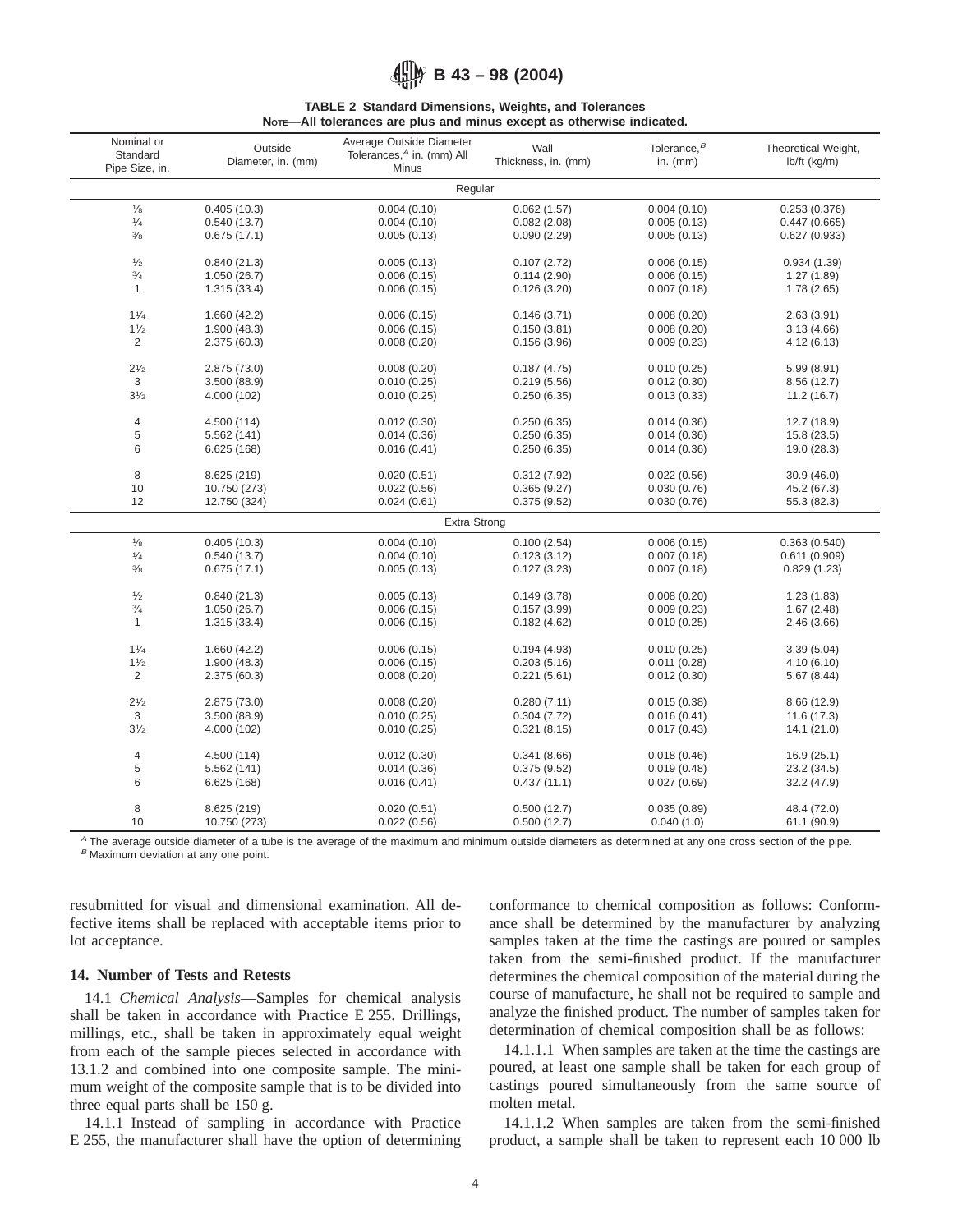(4550 kg) or fraction thereof, except that not more than one sample shall be required per piece.

14.1.1.3 Due to the discontinuous nature of the processing of castings into wrought products, it is not practical to identify specific casting analysis with a specific quantity of finished material.

14.1.1.4 In the event that heat identification or traceability is required, the purchaser shall specify the details desired.

14.2 *Retests:*

14.2.1 If any test specimen shows defective machining or develops flaws, it shall be discarded and another specimen substituted.

14.2.2 If the results of the test on one of the specimens fail to meet the specified requirements, two additional specimens shall be taken from different sample pieces and tested. The results of the tests on both of these specimens shall meet the specified requirements. Failure of more than one specimen to meet the specified requirements for a particular property shall be cause for rejection of the entire lot.

14.2.3 If the chemical analysis fails to conform to the specified limits, analysis shall be made on a new composite sample prepared from additional pieces selected in accordance with 13.1. The results of this retest shall comply with the specified requirements.

## **15. Test Methods**

15.1 The properties enumerated in this specification shall, in case of disagreement, be determined in accordance with the following applicable methods:

| Test                 | <b>ASTM Designation</b><br>(Section 2) |
|----------------------|----------------------------------------|
| Chemical analysis    | E 53, E 62, E 478                      |
| Tension              | F 8                                    |
| Expansion (pin test) | B 153                                  |
| Mercurous nitrate    | B 154                                  |

15.2 Tension test specimens shall be of the full section of the pipe and shall conform to the requirements of the section, Specimens for Pipe and Tube, of Test Methods E 8, unless the limitations of the testing machine preclude the use of such a specimen. Test specimens conforming to Type No. 1 of Fig. 13, Tension Test Specimens for Large-Diameter Tubular Products, of Test Methods E 8 is permitted to be used when a full section specimen cannot be tested.

15.3 Whenever tension test results are obtained from both full size and from machined test specimens and they differ, the results obtained from full size test specimens shall be used to determine conformance to the specification requirements.

15.4 Tension test results on material covered by this specification are not seriously affected by variations in speed of testing. A considerable range of testing speed is permissible; however, it is recommended that the rate of stressing to the yield strength not exceed 100 ksi (690 MPa)/min. Above the yield strength it is recommended that the movement per minute of the testing machine head under load not exceed 0.5 in./in. (0.5 mm/mm) of gage length (or distance between grips for full-section specimens).

### **16. Significance of Numerical Limits**

16.1 For purposes of determining compliance with the specified limits for requirements of the properties listed in the following table, an observed value or a calculated value shall be rounded as indicated in accordance with the rounding method of Practice E 29.

| Property                                         | Rounded Unit for<br>Observed or Calculated Value                                  |
|--------------------------------------------------|-----------------------------------------------------------------------------------|
| Chemical composition                             | nearest unit in the last right-hand<br>place of figures of the specified<br>limit |
| <b>Tensile Strength</b><br><b>Yield Strenath</b> | nearest ksi (nearest 5 MPa)                                                       |

## **17. Inspection**

17.1 The manufacturer shall afford the inspector representing the purchaser, all reasonable facilities, without charge, to satisfy him that the material is being furnished in accordance with the specified requirements.

## **18. Rejection and Rehearing**

18.1 Material that fails to conform to the requirements of this specification shall be subject to rejection. Rejection is to be reported to the manufacturer or supplier promptly and in writing. In case of dissatisfaction with the results of the test, the manufacturer or supplier shall have the option to make claim for a rehearing.

## **19. Packaging and Package Marking**

19.1 The material shall be separated by size, composition, and temper, and prepared for shipment in such a manner as to ensure acceptance by common carrier for transportation and to afford protection from the normal hazards of transportation.

19.2 Each shipping unit shall be legibly marked with the purchase order number, metal or alloy designation, temper, size, total length or piece count or both, and name of supplier. The specification number shall be shown, when specified.

## **20. Certification**

20.1 When specified on the purchase order the manufacturer shall furnish to the purchaser a certificate stating that each lot has been sampled, tested, and inspected in accordance with this specification and has met the requirements. When material is specified to meet the requirements of *ASME Boiler and Pressure Vessel Code*, the certification requirements are mandatory.

## **21. Mill Test Report**

21.1 When specified on the purchase order, the manufacturer shall furnish to the purchaser a test report showing results of tests required by the specification.

## **22. Keywords**

22.1 copper alloy UNS No. C23000; red brass pipe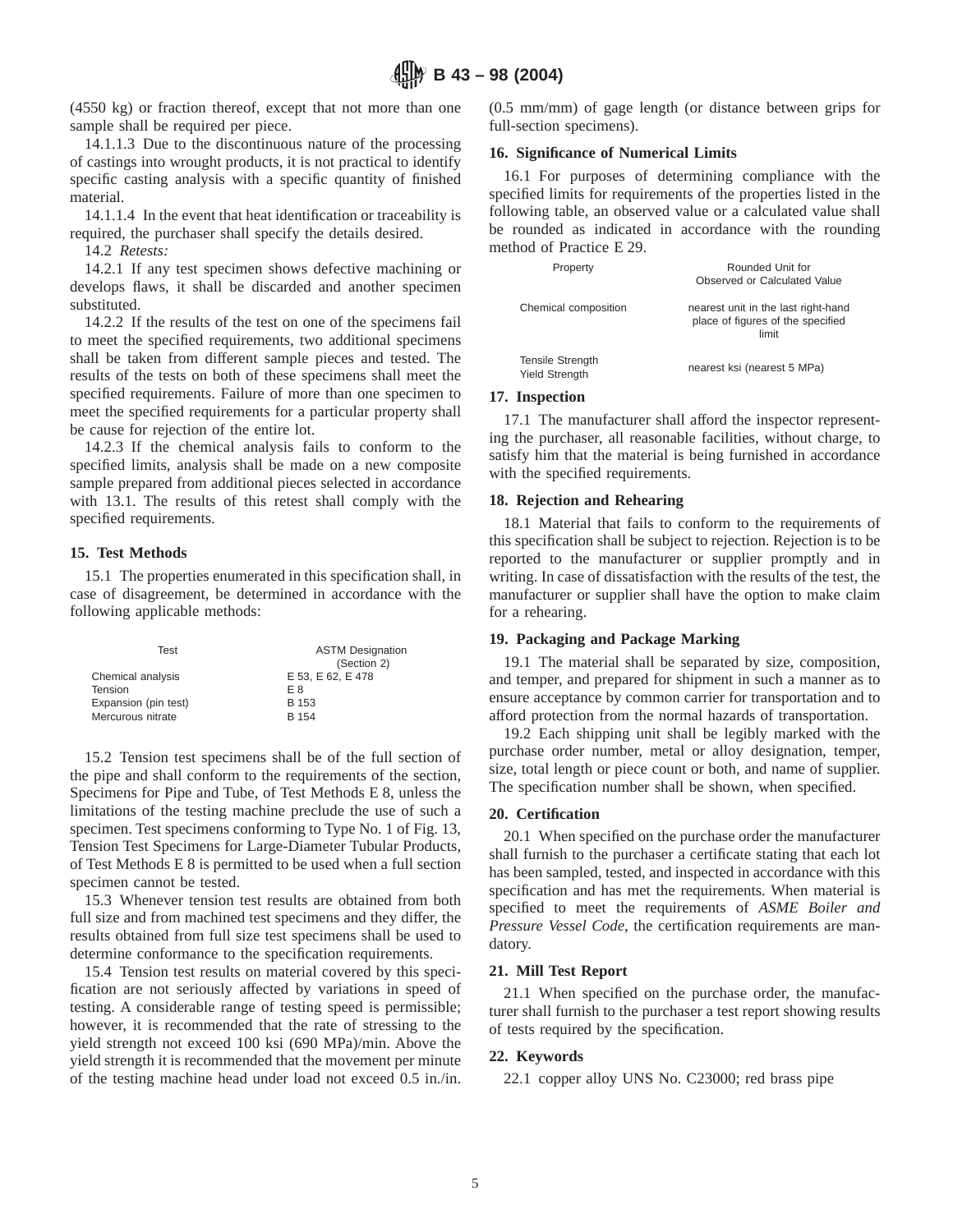**B 43 – 98 (2004)**

## **SUPPLEMENTARY REQUIREMENTS**

The following supplementary requirements shall apply only when specified by the purchaser in the inquiry, contract, or order, for agencies of the U.S. Ggovernment.

#### **S1. Referenced Documents**

S1.1 The following documents of the issue in effect on date of material purchase form a part of this specification to the extent referenced herein:

S1.1.1 *Federal Standards:*<sup>5</sup>

Fed. Std. No. 102 Preservation, Packaging and Packing Levels

Fed. Std. No. 123 Marking for Shipment (Civil Agencies) Fed. Std. No. 185 Identification Marking of Copper and Copper-Base Alloy Mill Products

S1.1.2 *Military Standard:*<sup>5</sup>

MIL-STD-129 Marking for Shipment and Storage

S1.1.3 *Military Specification:*<sup>5</sup>

MIL-C-3993 Packaging of Copper and Copper-Base Alloy Mill Products

#### **S2. Quality Assurance**

S2.1 *Responsibility for Inspection:*

S2.1.1 Unless otherwise specified in the contract or purchase order, the manufacturer is responsible for the performance of all inspection and test requirements specified. Except as otherwise specified in the contract or purchase order, the manufacturer shall use his own or any other suitable facilities for the performance of the inspection and test requirements unless disapproved by the purchaser at the time the order is placed. The purchaser shall have the right to perform any of the inspections or tests set forth when such inspections and tests are deemed necessary to assure that the material conforms to prescribed requirements.

#### **S3. Identification Marking**

S3.1 All material shall be properly marked for identification in accordance with Fed. Std. No. 185 except that the ASTM specification number and the alloy number shall be used.

## **S4. Preparation for Delivery**

S4.1 *Preservation, Packaging, Packing:*

S4.1.1 *Military Agencies*—The material shall be separated by size, composition, grade, or class and shall be preserved and packaged, Level A or C, and packed, Level A, B, or C, as specified in the contract or purchase order, in accordance with the requirements of MIL-C-3993.

S4.1.2 *Civil Agencies*—The requirements of Fed. Std. No. 102 shall be referenced for definitions of the various levels of packaging protection.

S4.2 *Marking:*

S4.2.1 *Military Agencies*—In addition to any special marking required by the contract or purchase order, marking for shipment shall be in accordance with MIL-STD-129.

S4.2.2 *Civil Agencies*—In addition to any special marking required by the contract or purchase order, marking for shipment shall be in accordance with Fed. Std. No. 123.

#### **APPENDIX**

#### **(Nonmandatory Information)**

### **X1. METRIC EQUIVALENTS**

X1.1 The SI unit for strength properties now shown is in accordance with the International System of Units (SI). The derived SI unit for force is the newton (N), which is defined as that force which when applied to a body having a mass of one kilogram gives it an acceleration of one metre per second squared  $(N = kg·m/s<sup>2</sup>)$ . The derived SI unit for pressure or

stress is the newton per square metre  $(N/m<sup>2</sup>)$ , which has been named the pascal (Pa) by the General Conference on Weights and Measures. Since 1 ksi =  $6894757$  Pa the metric equivalents are expressed as megapascal (MPa), which is the same as  $MN/m<sup>2</sup>$  and  $N/mm<sup>2</sup>$ .

<sup>5</sup> Available from Standardization Documents Order Desk, Bldg. 4, Section D, 700 Robbins Ave., Philadelphia, PA 19111-5094, ATTN: NPODS.